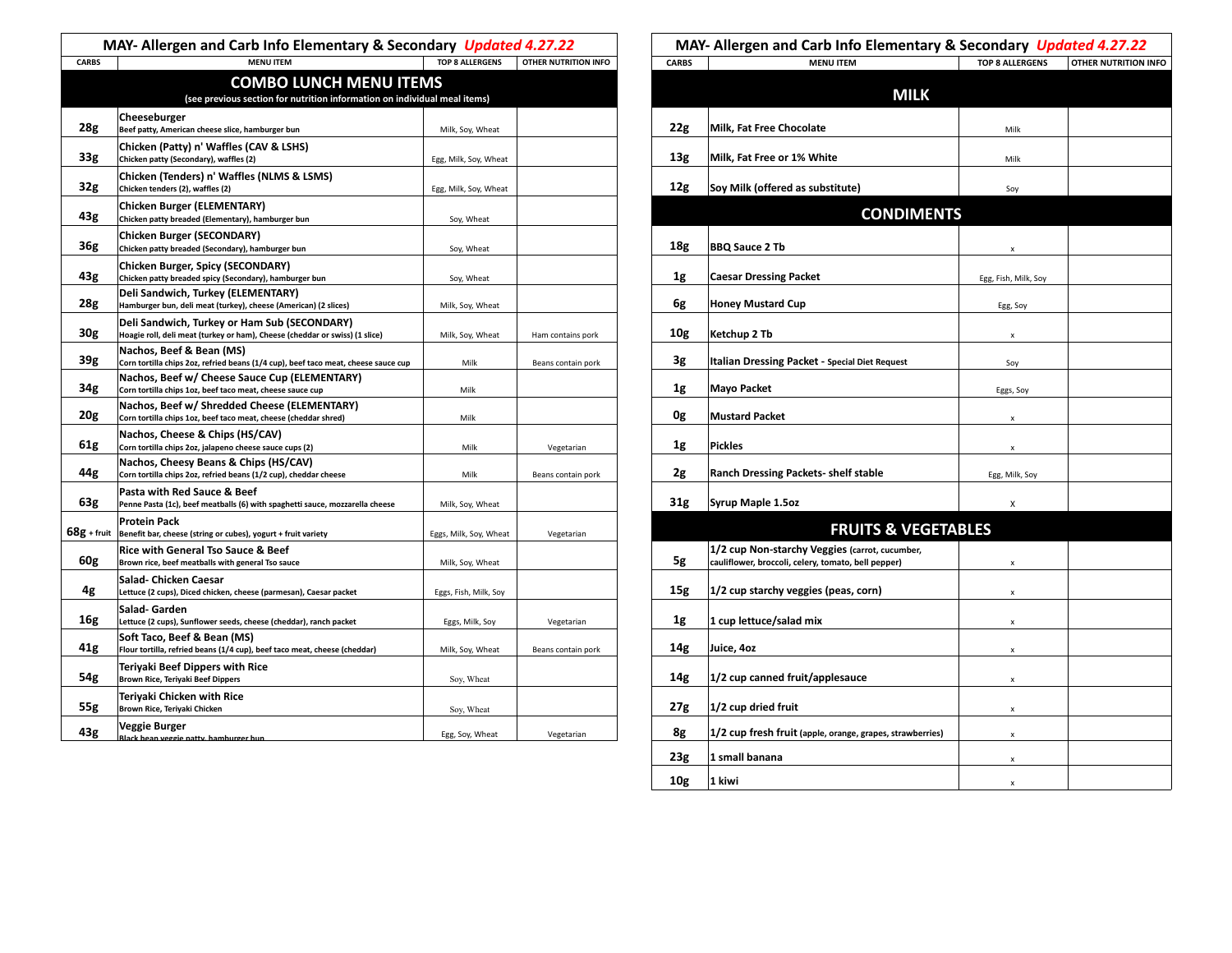|                 | MAY- Allergen and Carb Info Elementary & Secondary Updated 4.27.22                   |                        |                      | MAY- Allergen and Carb Info Elementary & Secondary Updated 4.27.22 |                                                  |                        |                             |  |
|-----------------|--------------------------------------------------------------------------------------|------------------------|----------------------|--------------------------------------------------------------------|--------------------------------------------------|------------------------|-----------------------------|--|
| <b>CARBS</b>    | <b>MENU ITEM</b>                                                                     | TOP 8 ALLERGENS        | OTHER NUTRITION INFO | CARBS                                                              | <b>MENU ITEM</b>                                 | <b>TOP 8 ALLERGENS</b> | <b>OTHER NUTRITION INFO</b> |  |
|                 | ALPHABETICAL INDIVIDUAL LUNCH MENU ITEMS<br>ALPHABETICAL INDIVIDUAL LUNCH MENU ITEMS |                        |                      |                                                                    |                                                  |                        |                             |  |
| 19g             | Bagel, Mini                                                                          | Soy, Wheat             | Vegetarian           | 0g                                                                 | Deli Meat Roll-Up (Turkey or Ham)                | X                      |                             |  |
| 33g             | Bagel, Regular size                                                                  | Soy, Wheat             | Vegetarian           | 0g                                                                 | Deli Meat, Ham, PRE-SLICED                       | x                      | <b>Contains Pork</b>        |  |
| 42g             | Bar, Zee Zee brand variety of flavors                                                | Milk, Soy, Wheat       | Vegetarian           | 0g                                                                 | Deli Meat, Turkey, PRE-SLICED                    | X                      |                             |  |
| 38g             | Beef & Cheese Burrito (Secondary)                                                    | Milk, Soy, Wheat       |                      | 0g                                                                 | Diced Chicken                                    | Χ                      |                             |  |
| 40g             | Beef Meatballs (6) w/ BBQ Sauce (1/4 cup)                                            | Milk, Soy, Wheat       |                      | 0g                                                                 | Diced Ham Cups                                   | Х                      | <b>Contains Pork</b>        |  |
| 36g             | Beef Meatballs (6) w/ General Tso Sauce (1/4 cup)                                    | Milk, Soy, Wheat       |                      | 0g                                                                 | Egg (hard boiled)                                | Egg                    | Vegetarian                  |  |
| 15g             | Beef Meatballs (6) w/ Spaghetti Sauce (1/2 cup)                                      | Milk, Soy, Wheat       |                      | 1g                                                                 | Egg Patty                                        | Egg, Milk, Soy         | Vegetarian                  |  |
| 4g              | Beef Meatballs (6) (Unsauced)                                                        | Milk, Soy, Wheat       |                      | 22g                                                                | <b>English Muffin</b>                            | Soy, Wheat             | Vegetarian                  |  |
| 0g              | <b>Beef Patty</b>                                                                    | Soy                    |                      | 5g                                                                 | Fortune Cookie                                   | Egg, Soy, Wheat        | Vegetarian                  |  |
| 1g              | Beef Taco Meat (1/3 cup)                                                             | х                      |                      | 33 <sub>g</sub>                                                    | Flour Tortilla                                   | Soy, Wheat             | Vegetarian                  |  |
| 47g             | Benefit Bar: Oatmeal Choc or Ban Choc                                                | Eggs, Milk, Soy, Wheat | Vegetarian           | 37 <sub>g</sub>                                                    | French Toast, Mini (Pillsbury)                   | Egg, Milk, Soy, Wheat  | Vegetarian                  |  |
| <b>16g</b>      | Black Bean Veggie Patty                                                              | Egg, Soy, Wheat        | Vegetarian           | 27g                                                                | Hamburger Bun                                    | Soy, Wheat             | Vegetarian                  |  |
| 27g             | Blueberry Loaf, Mini                                                                 | Egg, Milk, Soy, Wheat  | Vegetarian           | 29g                                                                | Hoagie Roll                                      | Soy, Wheat             | Vegetarian                  |  |
| 15g             | Cheese Sauce Cup (Cheddar or Jalapeno) (1)                                           | Milk                   | Vegetarian           | 18 <sub>g</sub>                                                    | Hummus Cup                                       | X                      | Vegetarian                  |  |
| 29g             | <b>Cheese Stuffed Sandwich</b>                                                       | Milk, Soy, Wheat       | Vegetarian           | 25g                                                                | Nutrigrain Bar, Apple, Strawberry, or Raspberry  | Milk, Soy, Wheat       | Vegetarian                  |  |
| 1g              | Cheese, American (2 slices- 1oz)                                                     | Milk, Soy              | Vegetarian           | 47g                                                                | Penne Pasta (Whole Wheat, Pre Cooked) 1 cup      | Wheat                  | Vegetarian                  |  |
| 1g              | Cheese, Cheddar, Mozzarella, Swiss, Parmesan 10z                                     | Milk                   | Vegetarian           | 34g                                                                | Pizza Slice Cheese (ELEMENTARY)                  | Milk, Soy, Wheat       | Vegetarian                  |  |
| 32g             | Cheesy Pillsbury Pull-Apart                                                          | Milk, Soy, Wheat       | Vegetarian           | 43g                                                                | Pizza Slice Cheese or Pepperoni (SECONDARY)      | Milk, Soy, Wheat       | Pepperoni contains pork     |  |
| 12g             | Chicken Nugget/Chunk (6) (CAV & LSHS)                                                | Soy, Wheat             |                      | 27g                                                                | Pizza Square Rippers Pepperoni (ELEMENTARY)      | Milk, Soy, Wheat       | Pepperoni contains pork     |  |
| 15g             | Chicken Nuggets (5) (Elementary)                                                     | Soy, Wheat             |                      | 12g                                                                | Refried Beans 1/2 cup                            | Х                      | <b>Contains Pork</b>        |  |
| 18g             | Chicken Nuggets (6) (Middle)                                                         | Soy, Wheat             |                      | 45g                                                                | Rice (Brown) (1 cup)                             | X                      | Vegetarian                  |  |
| 16g             | Chicken Patty, Breaded (Elementary)                                                  | Soy, Wheat             |                      | 45g                                                                | Sausage Links (2)                                | X                      | <b>Contains Pork</b>        |  |
| 9g              | Chicken Patty, Breaded (Secondary)                                                   | Soy, Wheat             |                      | 0g                                                                 | Sausage Links (2)                                | X                      | <b>Contains Pork</b>        |  |
| 16g             | Chicken Patty, Breaded Spicy (Secondary)                                             | Soy, Wheat             |                      | 2g                                                                 | Shredded Cheese Cup (2oz cup)                    | Milk                   | Vegetarian                  |  |
| 12g             | Chicken Tenders (3)                                                                  | Soy, Wheat             |                      | 33 <sub>g</sub>                                                    | Sunbutter Grape Jelly Sandwich                   | Soy, Wheat             | Vegetarian                  |  |
| 30g             | Corn Dog                                                                             | Egg, Soy, Wheat        |                      | 19g                                                                | SunChips                                         | Milk, Wheat            | Vegetarian                  |  |
| 30 <sub>g</sub> | Corn Dogs, Mini (6)                                                                  | Egg, Soy, Wheat        |                      | 11g                                                                | Sunflower Seeds (Honey Roasted)                  | х                      | Vegetarian                  |  |
| 31g             | Corn Tortilla Chips Sabroso 2oz bag                                                  | х                      | Vegetarian           | 10g                                                                | Teriyaki Chicken (3oz)                           | Soy, Wheat             |                             |  |
| 18 <sub>g</sub> | Corn Tortilla Chips Tostitos 1oz bag                                                 | X                      | Vegetarian           | 9g                                                                 | Teriyaki Beef Dippers (6)                        | Soy, Wheat             |                             |  |
| 32g             | Cornbread Loaf, Mini                                                                 | Egg, Milk, Soy, Wheat  | Vegetarian           | 37g                                                                | Waffles, Mini (Pillsbury)                        | Egg, Milk, Soy, Wheat  | Vegetarian                  |  |
| 20 <sub>g</sub> | Crackers (variety-precise carbs listed on each package)                              | Milk, Soy, Wheat       | Vegetarian           | 24g                                                                | Waffles, Round Flat (2) (for Chicken n' Waffles) | Egg, Milk, Soy, Wheat  | Vegetarian                  |  |
| 3g              | Cream Cheese Cup, Strawberry                                                         | Milk                   | Vegetarian           | 53g                                                                | Wowbutter Grape Jelly Sandwich                   | Milk, Soy, Wheat       | Vegetarian                  |  |
| 42g             | Cream Cheese Mini Bageler, Strawberry or Cinnamon                                    | Milk, Soy, Wheat       | Vegetarian           | <b>20g</b>                                                         | Yogurt (Variety of Flavors) 4oz                  | Milk                   | Vegetarian                  |  |

| MAY- Allergen and Carb Info Elementary & Secondary Updated 4.27.22 |                                                  |                        |                         |  |  |
|--------------------------------------------------------------------|--------------------------------------------------|------------------------|-------------------------|--|--|
| CARBS                                                              | <b>MENU ITEM</b>                                 | <b>TOP 8 ALLERGENS</b> | OTHER NUTRITION INFO    |  |  |
|                                                                    | ALPHABETICAL INDIVIDUAL LUNCH MENU ITEMS         |                        |                         |  |  |
| 0g                                                                 | Deli Meat Roll-Up (Turkey or Ham)                | х                      |                         |  |  |
| 0g                                                                 | Deli Meat, Ham, PRE-SLICED                       | Χ                      | <b>Contains Pork</b>    |  |  |
| 0g                                                                 | Deli Meat, Turkey, PRE-SLICED                    | Χ                      |                         |  |  |
| 0g                                                                 | Diced Chicken                                    | x                      |                         |  |  |
| 0g                                                                 | Diced Ham Cups                                   | x                      | <b>Contains Pork</b>    |  |  |
| 0g                                                                 | Egg (hard boiled)                                | Egg                    | Vegetarian              |  |  |
| 1g                                                                 | Egg Patty                                        | Egg, Milk, Soy         | Vegetarian              |  |  |
| 22g                                                                | <b>English Muffin</b>                            | Soy, Wheat             | Vegetarian              |  |  |
| 5g                                                                 | Fortune Cookie                                   | Egg, Soy, Wheat        | Vegetarian              |  |  |
| 33g                                                                | Flour Tortilla                                   | Soy, Wheat             | Vegetarian              |  |  |
| 37g                                                                | French Toast, Mini (Pillsbury)                   | Egg, Milk, Soy, Wheat  | Vegetarian              |  |  |
| 27g                                                                | Hamburger Bun                                    | Soy, Wheat             | Vegetarian              |  |  |
| 29g                                                                | Hoagie Roll                                      | Soy, Wheat             | Vegetarian              |  |  |
| 18g                                                                | Hummus Cup                                       | X                      | Vegetarian              |  |  |
| 25g                                                                | Nutrigrain Bar, Apple, Strawberry, or Raspberry  | Milk, Soy, Wheat       | Vegetarian              |  |  |
| 47g                                                                | Penne Pasta (Whole Wheat, Pre Cooked) 1 cup      | Wheat                  | Vegetarian              |  |  |
| 34g                                                                | Pizza Slice Cheese (ELEMENTARY)                  | Milk, Soy, Wheat       | Vegetarian              |  |  |
| 43g                                                                | Pizza Slice Cheese or Pepperoni (SECONDARY)      | Milk, Soy, Wheat       | Pepperoni contains pork |  |  |
| 27g                                                                | Pizza Square Rippers Pepperoni (ELEMENTARY)      | Milk, Soy, Wheat       | Pepperoni contains pork |  |  |
| 12g                                                                | Refried Beans 1/2 cup                            | х                      | <b>Contains Pork</b>    |  |  |
| 45g                                                                | Rice (Brown) (1 cup)                             | X                      | Vegetarian              |  |  |
| 45g                                                                | Sausage Links (2)                                | Χ                      | <b>Contains Pork</b>    |  |  |
| 0g                                                                 | Sausage Links (2)                                | Χ                      | <b>Contains Pork</b>    |  |  |
| 2g                                                                 | Shredded Cheese Cup (2oz cup)                    | Milk                   | Vegetarian              |  |  |
| 33g                                                                | Sunbutter Grape Jelly Sandwich                   | Soy, Wheat             | Vegetarian              |  |  |
| 19g                                                                | SunChips                                         | Milk, Wheat            | Vegetarian              |  |  |
| 11g                                                                | Sunflower Seeds (Honey Roasted)                  | Χ                      | Vegetarian              |  |  |
| 10g                                                                | Teriyaki Chicken (3oz)                           | Soy, Wheat             |                         |  |  |
| 9g                                                                 | Teriyaki Beef Dippers (6)                        | Soy, Wheat             |                         |  |  |
| 37g                                                                | Waffles, Mini (Pillsbury)                        | Egg, Milk, Soy, Wheat  | Vegetarian              |  |  |
| 24g                                                                | Waffles, Round Flat (2) (for Chicken n' Waffles) | Egg, Milk, Soy, Wheat  | Vegetarian              |  |  |
| 53g                                                                | Wowbutter Grape Jelly Sandwich                   | Milk, Soy, Wheat       | Vegetarian              |  |  |
| 20g                                                                | Yogurt (Variety of Flavors) 4oz                  | Milk                   | Vegetarian              |  |  |